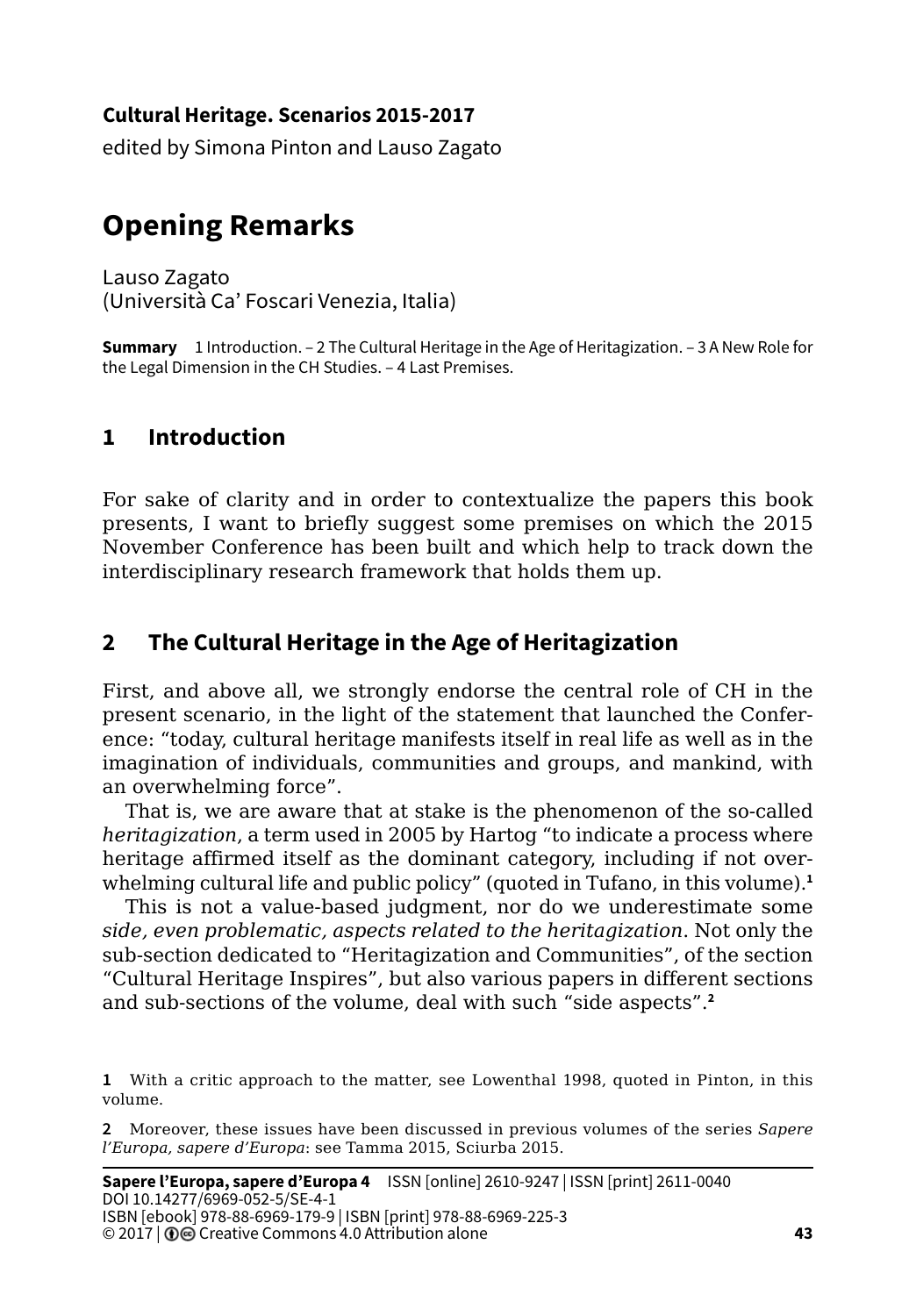#### **Cultural Heritage. Scenarios 2015-2017, 43-48**

Rather, the volume, not unlike the Conference from which it originated, is *in primis* characterized by the acknowledgment – without any reticence – of the paradigmatic shift (Kuhn 1962, 27 and *passim* ) intervened in the last decades, at the end of which "the ways in which we look at cultural heritage have evolved dramatically from monument and museum collection to encompassing a complex matrix of meaning, values, associations and related concepts" (Viejo-Rose 2015, 2). Remaining into the connection between memory and CH, the author now quoted guides us to understand what is really at play (Viejo-Rose 2015, 17) "the models for understanding both memory and heritage have moved on from a hierarchical vision by which the brain and social authorities ran the show, to one of web-like network of interconnections […] to today's 'cloud model'", with its symbiotic balance of imputs and outputs. According to Viejo-Rose, the cloud bears a resemblance with Deleuze's "world-memory" concept (1989), "where no one singularity of persons, place or group stands out of a continuum of life made up of metamorphoses and perhaps also metaphors".**<sup>3</sup>**

Before moving out of the premise on *heritagization*, we have to address the widespread criticism for which if we talk of a process where everything can become CH, then nothing would be CH. But this criticism is not going beyond a vision of CH as hierarchies between different levels (of importance) of cultural objects. On the contrary, in the *heritagization wave*, CH has to be conceptualized as a process – or, if we prefer, as the always provisional result of processes – of social cultural production, not as a sum of cultural properties. In this perspective, every qualified cultural process entails the process of heritagization, as it will be explained in this volume. Concluding on this point, we have also to be careful when managing the notion of *metacultural* as supported by qualified authors (Kirshemblatt-Gimblett 2004; Ciminelli 2008, 2011, among others; see also Bellato, in this volume). Indeed, as underlined by Tauscheck (2008, quoted in Bendix 2009, 190 ff.) "heritage practices appear to be moving out of the shadows of meta-existence and talking on the shape of tradition themselves". In short, probably we are already beyond the impalpable dimension of the *metacultural*.

### **3 A New Role for the Legal Dimension in the CH Studies**

Secondly, at the time of the Conference we already underlined some of the issues concerning the relationship among the existing international legal instruments on CH. On one side, there exists an enriched dialogue between UNESCO's treaty bodies; while a mutual contamination between

**<sup>3</sup>** From a different perspective on the relationship between memory and CH see Zagato 2012.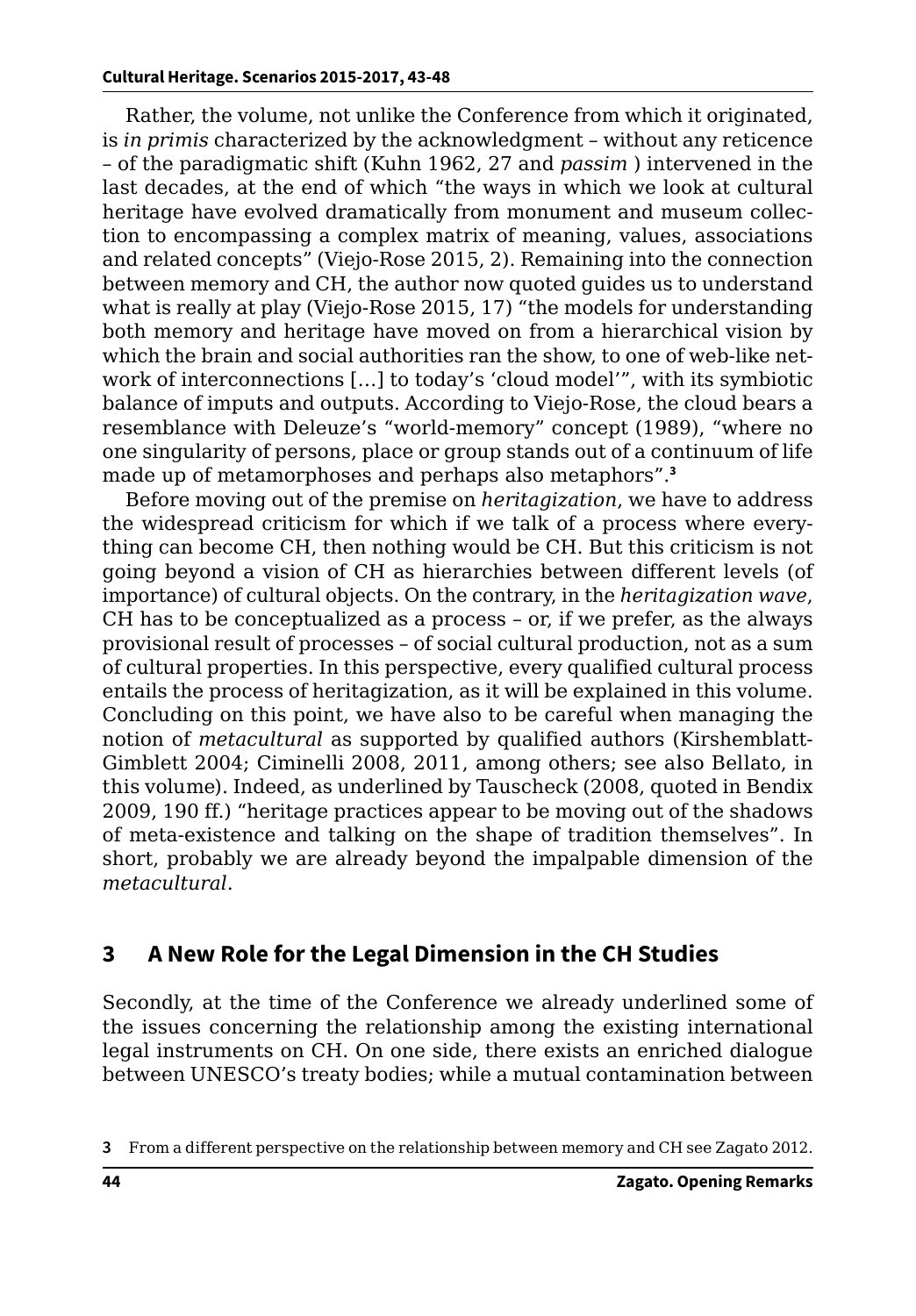legal instruments is ongoing, on the other side. Namely, among the UN-ESCO instruments primarily, but also between the 2003 UNESCO Convention and the 2005 Faro Convention (Zagato 2014, 2015). It is true that there is a difference on the subjective and territorial (at local, national and international) level of application of the two instruments. However, the Faro Convention is open for accession, upon invitation from the CoE, to non-European States, and a real interest to be part of the Convention has already been manifested by some countries of the Southern Mediterranean area.

As a consequence, the centrality of the legal dimension in CH studies emerges with emphases. The jurist, not only is in charge to facilitate the understanding by CHs, other groups, stakeholders in general, and by specialists of other disciplines, of the 'terminological opaqueness' of the new legal instruments. Moreover, the jurist must help to properly address the central issue on "what impact do new components of world heritage regimes have on the meaning and daily practice of inheriting, owning, and – potentially – selling 'culture'" (Bendix 2009, 183). Even more, his task emerges on the complex relationship between the international protection of the CH and IPR instruments of protection.

## **4 Last Premises**

The other premises – perhaps it would be better to speak of 'preliminary considerations' – are strictly connected to the previous ones.

The third premise concerns the relationship between human rights and CH. Today we cannot deny, or even ignore, the belonging of CH to the human rights sphere. Rather, this belonging has been articulated more precisely through the recognition of a specific human right to CH, a right sets forth in the Faro Convention (Preamble and art. 1(a)) as a *basic* human right.**<sup>4</sup>**

However, several human rights specialists – but also, symmetrically, anthropologists and scholars of social sciences – remain skeptical about the existence of such a right, and a precise account of these thoughts will be provided in the volume, sketching also possible interpretative ideas.

Today the existence of a precise right to CH as a key aspect of the general right to culture, as referred to in art. 15(3) ICESCR, can no longer be called into question, even in the light of the Shaheed Report (para. 22), for which 'references to cultural heritage have emerged in international human rights instruments and in the practice of monitoring bodies'.

**<sup>4</sup>** This issue has been discussed in the second sub-session on "Cultures, Rights, Identity" of the main session on *Cultural Heritage Inspires*.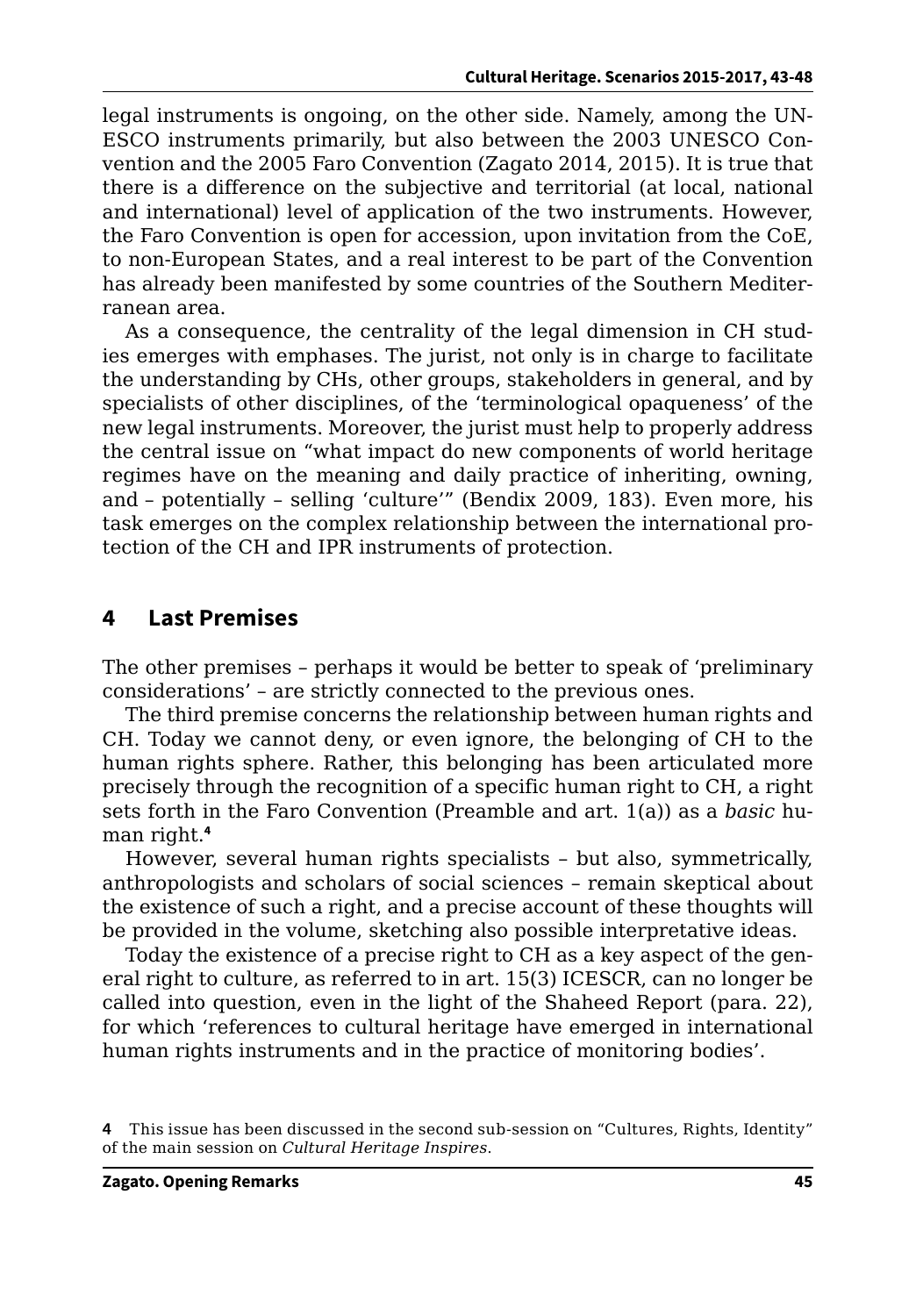Fourthly, authors agree on the unitary nature of CH, including both tangible and intangible elements. We know well the risks and effects of parceling the concept of CH and, as a consequence, of parceling the different disciplines dealing with CH. Most importantly, it should be emphasized (Blake 2011, quoted in Zagato in this volume) the sharp 'cultural racism' that has supported and still supports the efforts of keeping the radical separation between the tangible and intangible dimensions of the CH: this obviously at the expense of the latter, and of the knowledge and expressions associated with it. Also under this profile, the Faro Convention marks a turning point.

Finally, we also agree that the topic of CH leads inevitably to the issue of common goods. The nature of CH as a common good is underlined by a number of authors' papers in this volume: what emerges does underline the need to go beyond the simple claim of the CH as a *unus* among the common goods. The different classifications of common goods currently available, in fact, remain notoriously inadequate: from the limitation of the notion of CH to that contained in the 2004 Italian Code – but the same applies to other countries -, to the reckless attribution to IPRs of the CH character.**<sup>5</sup>** This means that the time has come for developing a thorough study on the *same theory of common goods* by the network of scholars working on CH. For the CH jurists, in particular, this will require to go deeper into the definition of taxonomic profiles of matter. **<sup>6</sup>**

### **Bibliography**

- Bendix, Regina (2009). "Inheritances. Possession, Ownership and Responsibility". *Traditiones*, 38(2), 181-199.
- Blake, Janet (2011). "Taking a Human Rights Approach to Cultural Heritage Protection". *Heritage & Society*, 4, 199-238.
- Ciminelli, Maria Luisa (2008). "Salvaguardia del patrimonio culturale immateriale e possibili effetti collaterali. Etnomimesi ed etnogenesi". Zagato, Lauso (a cura di), *Le identità culturali nei recenti strumenti Unesco*. CEDAM: Padova, 121-155.
- Ciminelli, Maria Luisa (2011). "Ritorno a Mashpee: alcuni problemi anntropologici trasversali nei nuovi strumenti internazionali a difesa delle culture locali". Faldini, Luisa; Pili, Eliana (a cura di), *Saperi antropologici, media e società civile nell'Italia contemporanea*. *Acts of the 1*

**6** On the need to produce an adequate taxonomy of the common goods phenomenon cf. Marella 2011, 2012.

**<sup>5</sup>** The latter idea presents serious dangers. There is no space here to go deeper into the issue but… can someone seriously think about IPR as common goods? In that case… "vexilla regis prodeunt Inferni!".